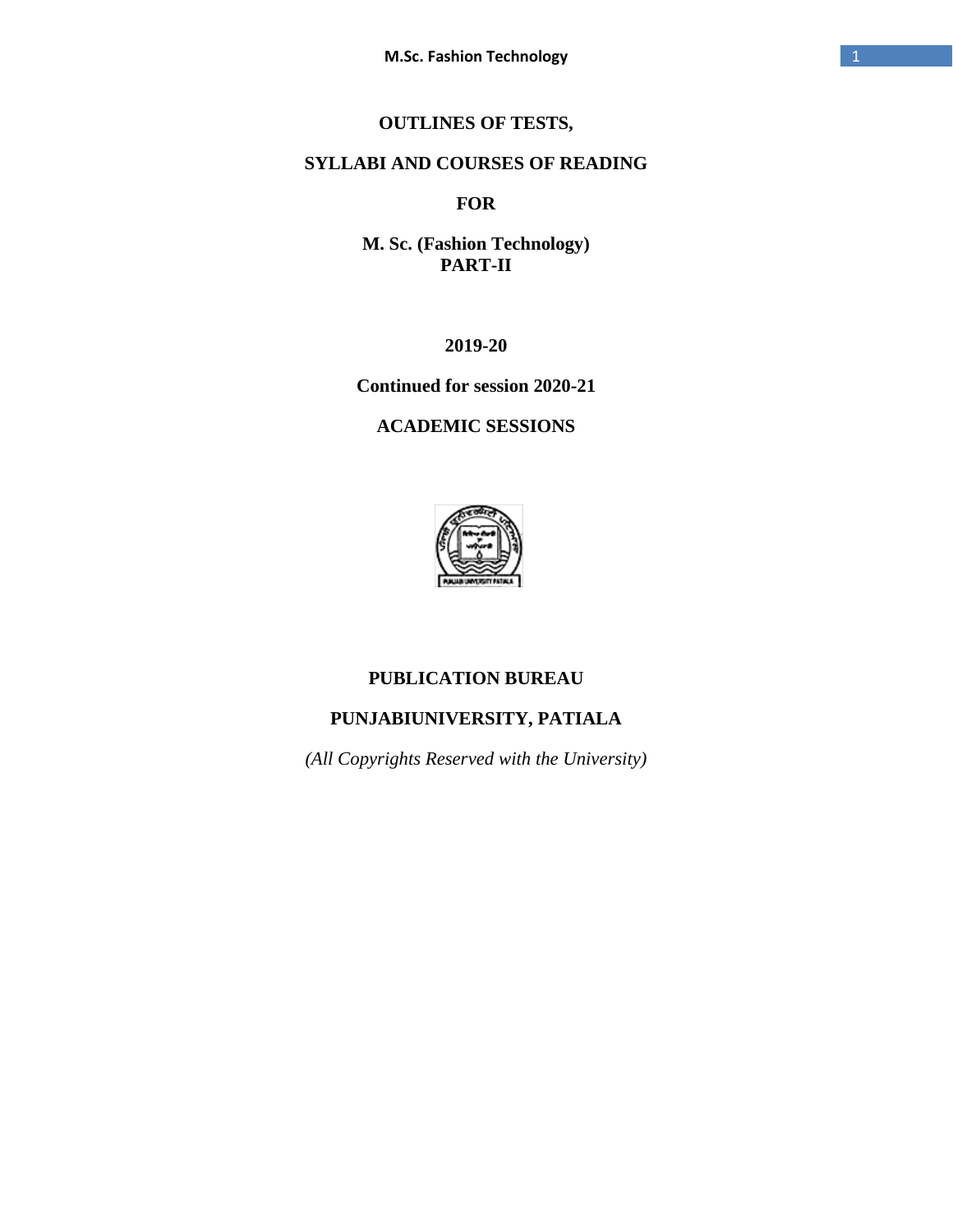#### **ORDINANCES**

## **MASTER OF SCIENCE (SEMESTER SYSTEM EXAMINATION)**

1. The course for the Degree of Master of Science shall be spread over two academic years to be called M.Sc. Part-I and M.Sc. Part-II. Each part shall consist of two semesters. The examination for the first semester and third semester shall be held in the month of December/January and the examination for the second semester and fourth semester shall be held in the month of April/May or such other dates as may be fixed by the Academic Council.

2.(i)Last date by which the admission form and fee complete in all respects must reach the Registrar shall be as follows :

| <b>Semester</b>                    | Without                                                                          | With       | With                       | With | With                                                         |
|------------------------------------|----------------------------------------------------------------------------------|------------|----------------------------|------|--------------------------------------------------------------|
| <b>Examination</b>                 | Late Fee                                                                         | $Rs.800/-$ |                            |      | Rs.1200/- Rs. 5000/- Rs. 10,000/-                            |
| December/                          | $30^{\text{th}}$                                                                 | Late Fee   | Late Fee Late Fee Late Fee |      | $15th$ October $21st$ October $31st$ October $10th$ November |
| <b>January</b><br><b>April/May</b> | September<br>$28th$ February $15th$ March $21st$ March $31st$ March $15th$ April |            |                            |      |                                                              |

(ii)Incomplete form or forms of candidates who have not cleared his/her all dues will not be accepted.

(iii)The amount of examination fee to be paid by a candidate for each semester: shall be as prescribed by the University from time to time.

(iv)The medium of examination and instruction shall be English.

(v)The syllabus shall be such as may be prescribed by the concerned faculty from time to time.

3. The M.Sc. course shall be available in the following subjects and candidate may seek admission in anyone of these courses

**Physics**

**Applied Physics Astronomy & Space Physics Chemistry Statistics Forensic Science Mathematics Botany Food and Nutrition Human Biology Zoology Sports Coaching Geography Sports Science Nanotechnology Applied Mathematics & Computing Fashion design and technology**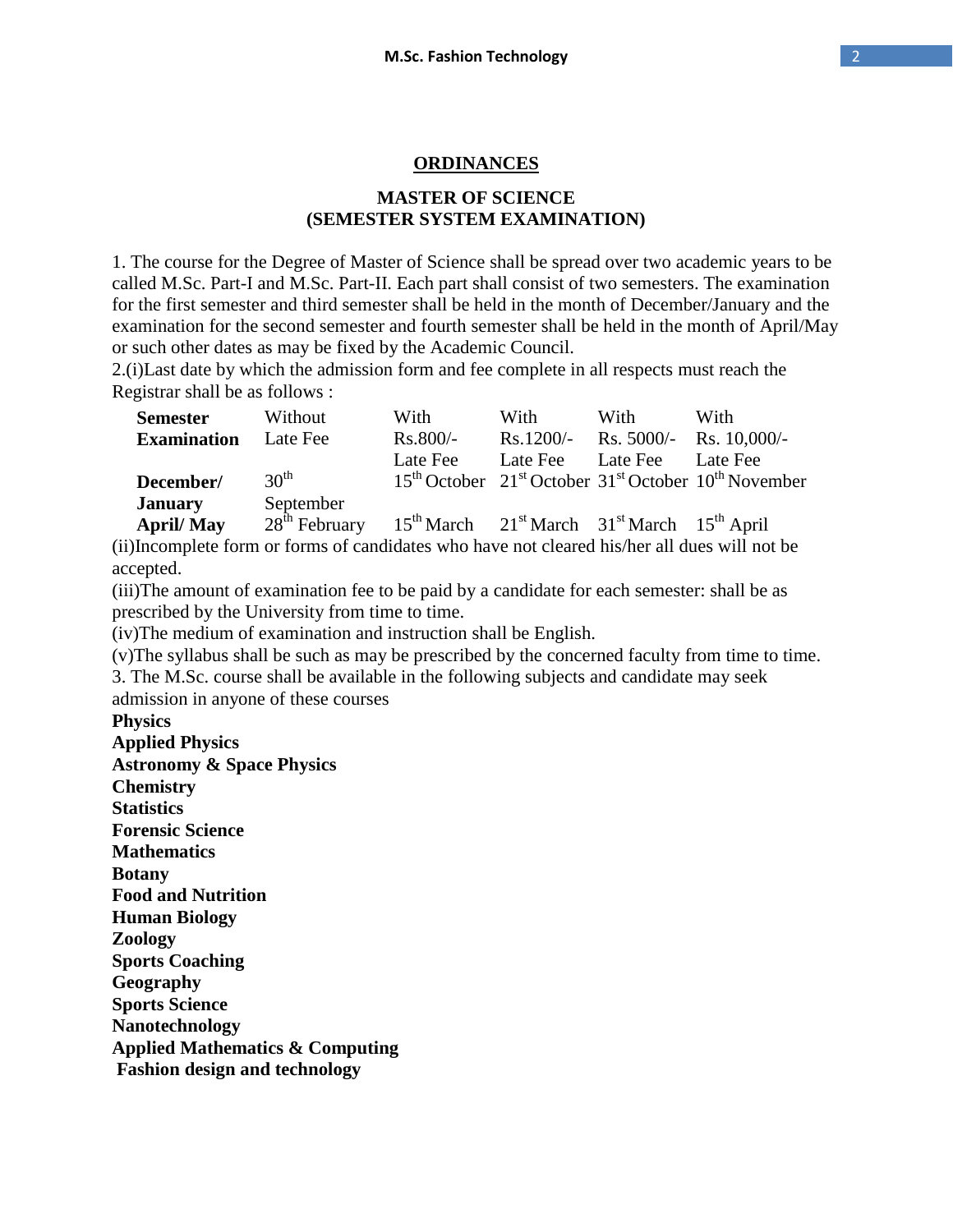|               | Attendance                                     | 20% | % of the Total Marks of the<br>Internal Assessment | pon<br>ents  |
|---------------|------------------------------------------------|-----|----------------------------------------------------|--------------|
| $\mathcal{D}$ | Written Assignment/project work                | 40% |                                                    | for<br>inter |
|               | Two Mid-Semester Tests/Internal<br>Examination | 40% |                                                    | nal<br>asse  |
|               |                                                |     |                                                    | ssm          |

4. The internal assessment in each theory paper shall have 26 marks. Weightage to different com

ent will be given as following-

The awards of internal assessment shall be dispatched by the Head of the Department before the commencement of semester examinations. The Assignment/ Project will be allotted to all the students from the respective syllabi of theory papers. The assessment of Assignment / Project will be given by the concerned teacher to the office of the Head of the department in prescribed Performa.

The teacher/teachers concerned/ incharge of each paper/ practical class will be responsible for the evaluation and submission of the internal assessment.

(iii)There will be no internal assessment in Practical.

(iv)To pass in a paper the candidate must secure 35% marks in the external examination and 35% marks in aggregate (internal and external).

(v)For a candidate who fails in a paper(s) his internal assessment examination for that paper will be carried over and the supplementary examination will, therefore, consist of only an external examination.

**Note:** The Internal Assessment will be formulated and sent to COE as per prescribed schedule, failing which the result of concerned candidates will be shown as R.L.

5. Eligibility:

The Part-I (M.Sc. 1st Semester) examination shall be open to any person who has been admitted to the course and fulfils the attendance requirements.

The admission to various M.Sc. courses the candidate should have passed the B.Sc./B.Sc.

(Hons)/B.A. examination in the relevant subjects as indicated below or B.Sc. (Hons School) in relevant subject or B.Sc. (Computer Sc./Maths/Statt) for admission to M.Sc.(Maths & M.Sc. (Statt) in the relevant subject, in which admission is sought. The admission of the candidate will be subject to the eligibility conditions in force at the time of admissions:

## **M.Sc. Physics. M.Sc. Applied Physics and M.Sc. Astronomy & Space Science**

B.Sc. with Physics and Mathematics, the third subject may be any other, Chemistry/Computer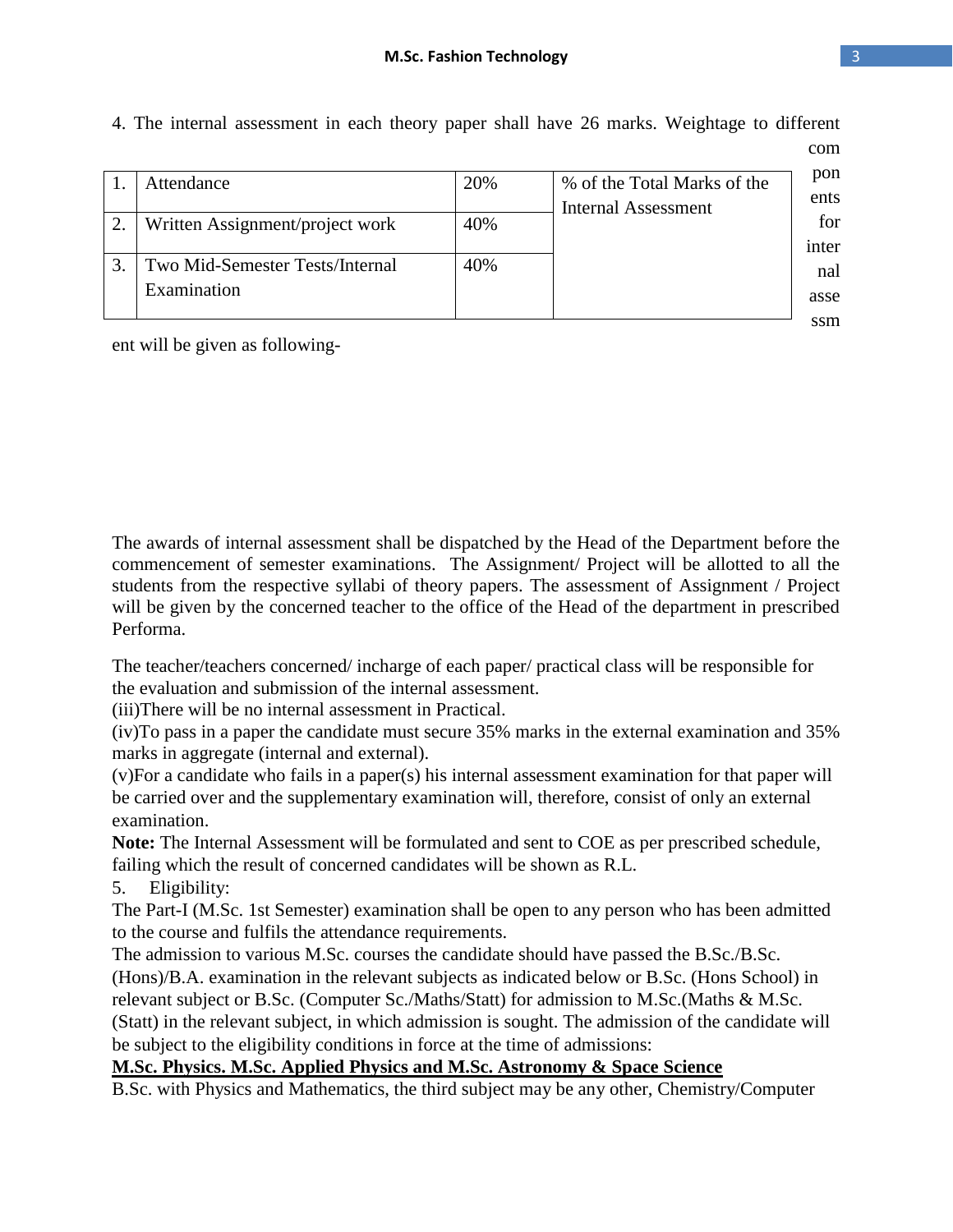Science/Electronics/Computer Maintenance/Space Science/Statistics etc. or B.Sc. (Hons. in Physics)

## **M.Sc.(Nanotechnology)**

B.Sc. with Physics and Mathematics, the third subject may be any other, Chemistry/Computer Science/Electronics/Computer Maintenance/Space Science/Statistics etc. or B.Sc. (Hons. in Physics) or B.E. or B.Tech.

## **M.Sc. (Chemistry)**

Chemistry as an elective subject.

## **M.Sc. (Forensic Science)**

Any B.Sc. (Medical/Non-Medical/BDS/MBBS).

M.Sc. (Mathematics)/ Applied Mathematics & Computing

Mathematics as an elective subject.

## **M.Sc. (Statistics)**

Statistics/Mathematics

## OR

Quantitative Technique as one of the papers provided the students has studied and passed Mathematics at 10+2 level.

## **M.Sc. (Botany)**

Botany, Zoology and Chemistry.

## **M.Sc. (Human Biology)**

Anyone of the following:

Botany/Zoology/Chemistry/Anthropology/Anatomy/Physiology/Micro-biology/Bio-Chemistry.

## **M.Sc. (Zoology)**

Zoology Botany & Chemistry.

The students who passed B.Sc. examination with the combination of Industrial, Fish & Fisheries, Chemistry and Zoology are allowed for admission in the M.Sc. Zoology.

## **M.Sc. (Food and Nutrition)**

B.Sc.(Home Science) with atleast 50% marks. The candidates are also eligible for admission to M.Sc.(Food and Nutrition) who has passed the following examination:

B.Sc.(Microbiology)

B.Sc.(Microbial & Food Technology)

B.Sc.(Food Science & Technology)

Environmental Technology and Management

B.Sc. (Medical/Non-Medical or Bachelor of Engineering or Bio-Technology).

## **M.Sc. (Sports Coaching)**

B.A./B.Sc. with Diploma in Sports Coaching.

## **M.Sc. (Geography)**

Any B.A./B.Sc. with Geography

## **M.Sc. (Sports Science)**

B.Sc. (Medical/Non-Medical)/Home Science/Physical Education & Sports Science or Bechelor Degree with one of the following subjects : Physiology of Exercise, Kinesiology, Bio-Mechanics, Human Anatomy, Human Physiology, Human Biology, Bio-Chemistry, Bio-Physics, Nutrition & Diet. Therapy, Child Development and Family Relations. Graduate with D.P.Ed./B.P.Ed.

# **M.Sc. (Fashion design and Technology Technology)**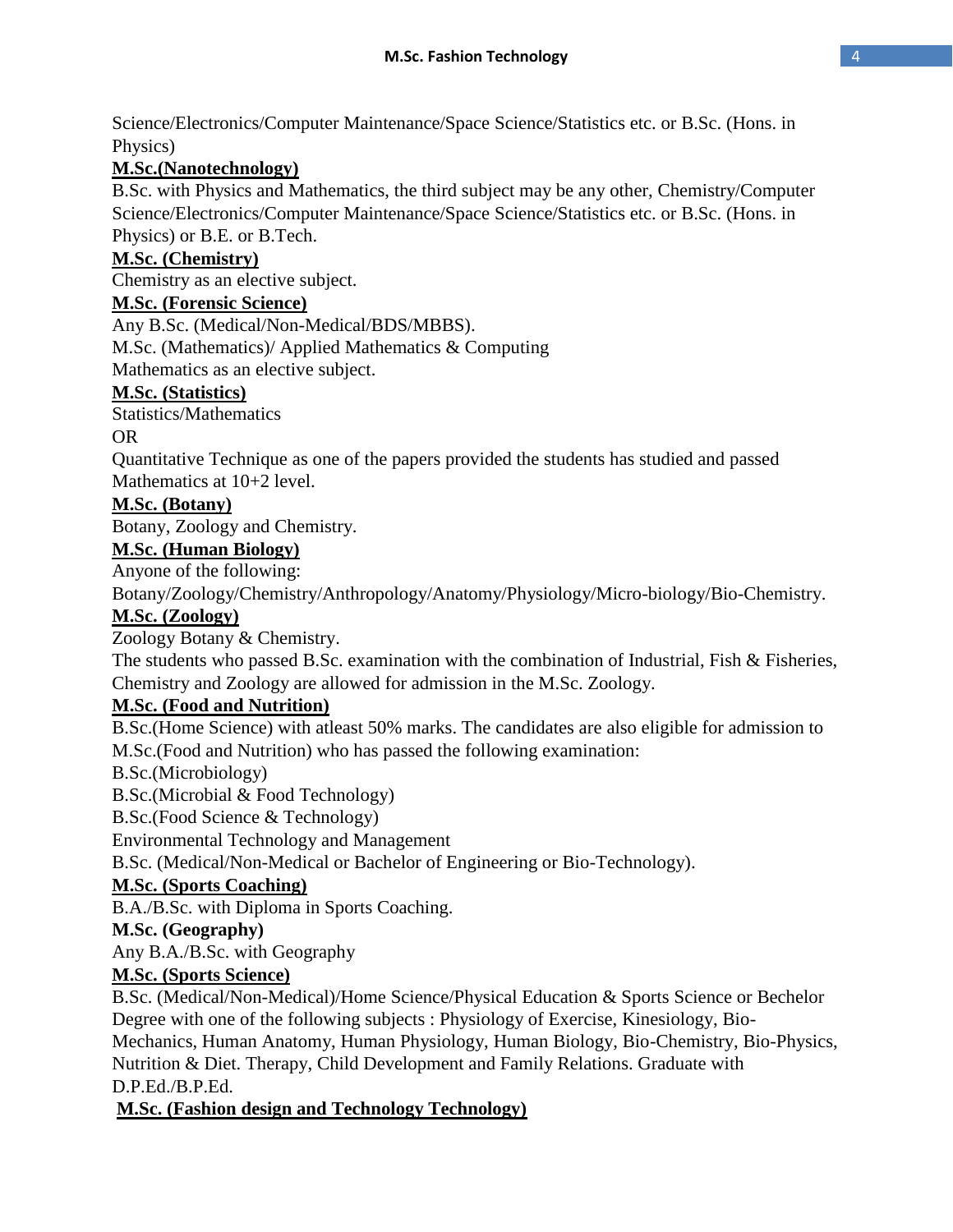Graduation from any stream with at least 45%

Candidates shall submit their application forms for admission to the Examination duly countersigned by the Head of the Department/Principal of the college along with a certificate from the Head of the Department/Principal of the college that the candidate satisfies the following requirements:

(a) has been on the rolls of the University Teaching Department/College throughout the academic terms preceding the semester examination and;

(b) of having good moral character, and;

(c) Every candidate will be required to attend 75% of the number of lectures delivered/practical in each paper. For late admission, the candidates, lectures delivered will be counted from his/her date of admission.

It shall be necessary that 75% of the lectures prescribed for the course in the syllabus are delivered before session in that paper is held.

Teaching/Seminars/Tutorial/Guided Library-Reading:

- Period of I hour's duration- 1 attendance

- Practical of 2-3 hours duration- 2 or 3 attendances respectively

In the Department where there is separate period Guided Library Reading, the attendance for period, like the attendance for each paper shall be 75% and will be considered like a paper of separate Unit:

(i)In case of students, whose names are struck-off on account of non-payment of fee, their periods for the time they were not on the rolls, shall not be accounted for.

(ii)The shortage in the attendance of lectures by the candidate will be condoned as per rules made by the University from time to time.

7.Subject to above :

(i)There will be no condition of passing papers for promotion from odd semester to even semester in an Academic Session.

(ii)To qualify for admission to 2nd year of the Course, the candidate must have passed 50% of total papers of the two semesters of the 1st year.

(iii)A candidate placed under re-appear in any paper, will be allowed two chances to clear the reappear, which shall be available within consecutive two years/chances i.e. to pass in a paper the candidate will have a total of three chances, one as regular student and two as re-appear candidate.

(iv)The examination of re-appear papers of odd semester will be held with regular examination of the odd semester and re-appear examination of the even semester will be held with regular examination of even semester. But if a candidate is placed under reappear in the last semester of the course, he will be provided chance to pass the re-appear with the examination of the next semester, provided his reappear of earlier semester does not go beyond that next semester; Provided that for the award of the M.Sc. degree he shall have to qualify in all papers prescribed for the M.Sc. course within a period of four years from the date he joined the course.

(v)After completion of two academic years of studies (i.e. four semesters) he shall not be admitted to any semester of the same course and will not have any privileges of a regular student. (vi) The minimum attendance requirement for taking an examination in a paper is 75% of the delivered lectures in that particular paper.

8.The grace marks shall be allowed according to the general ordinances relating to "Award of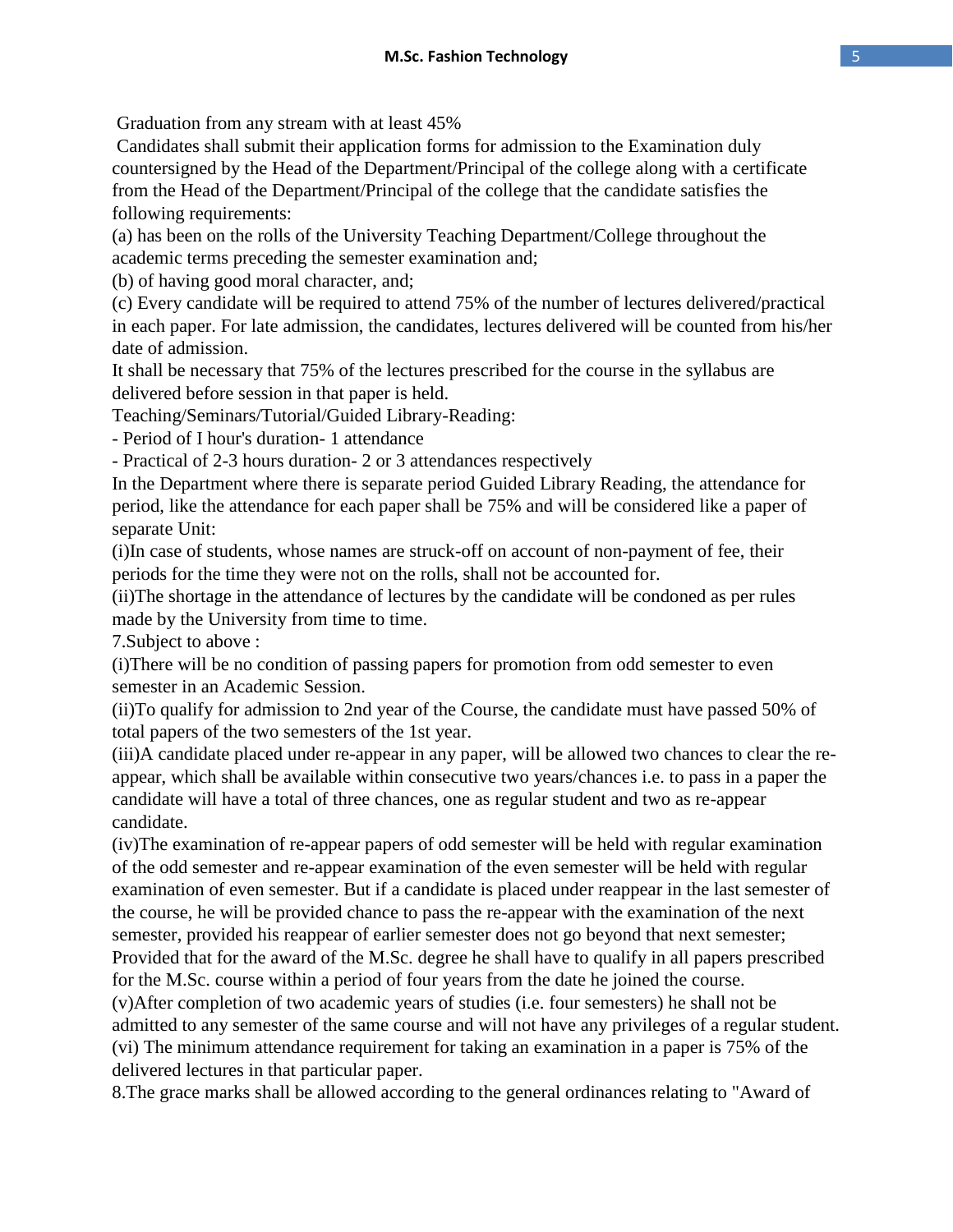Grace Marks".

9. Three weeks after the termination of examination or as soon thereafter as possible the Registrar shall publish a list of candidates who have passed the examination. Each successful candidates in Part-I examination shall receive a certificate of having passed that examination. A list of successful candidates in Part-II examination be arranged in three Divisions according to Ordinance 10 and the division obtained by the candidate will be stated in his certificate/degree. 10.Successful candidate who obtain 60% or more of the aggregate marks in Part-I and Part-II examination taken together shall be placed in the first division. Those who obtain 50% or more but less than 60% shall be placed in the second division and all below 50% shall be placed in the third division.

11.\*A candidate who has passed M.Sc. examination from this University shall have two chances within a period of two years after passing the examination to improve division/55% marks. Improvement shall be allowed in not more than 50% of total theory papers offered in Part-I and Part-II examination. However, previous marks of Practical/Project will be carried forward in the paper(s) in which he appears for improvement.

*\* Note : Out of papers taken up the candidate, will be given benefit of increase in marks, where the marks have increased in Paper/Papers.*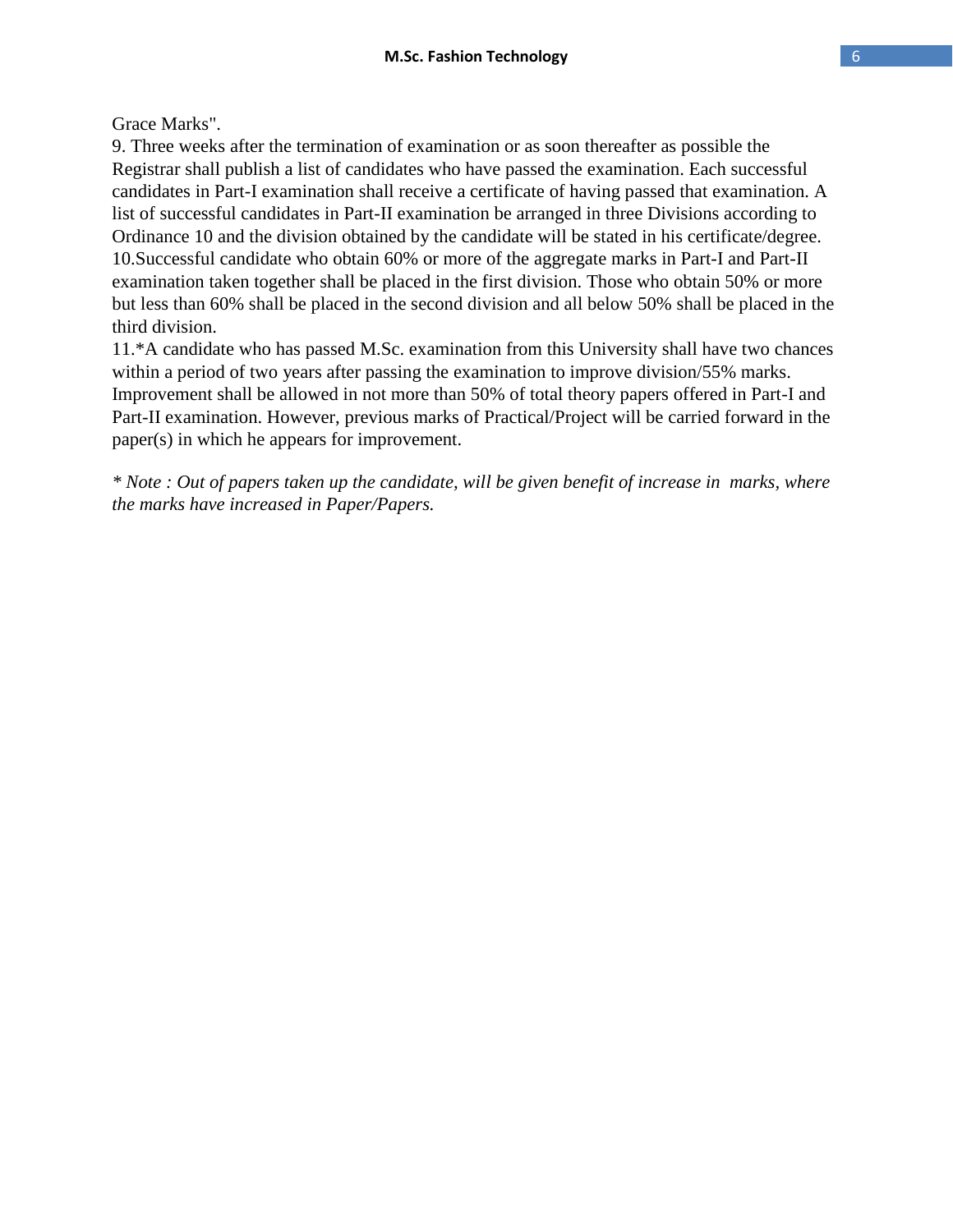### **SYLLABUS M.Sc. (Fashion Technology)**

#### **PART-II**

#### **(Semester III & IV)**

#### **2019-20**

#### **ACADEMIC SESSIONS**

#### **OUTLINES OF TESTS**

The examinations of I and II semesters will be held in November/December and May/June, respectively. The students of this course shall also undertake in plant training/industrial training for 4-6 weeks at various industries/institutions/Research & development centers etc. after the completion of theory & practical examination of the IV semester. Each theory/practical paper shall be of 100 marks. For each theory paper except Elementary Punjabi, 74 marks shall be allocated to the paper set by external examiner. The internal assessment in each theory paper shall have 26 marks. Weightage to different components for internal assessment will be given as following-

|    | Attendance                      | 20% | % of the Total Marks of the |
|----|---------------------------------|-----|-----------------------------|
|    |                                 |     | <b>Internal Assessment</b>  |
| 2. | Written Assignment/project work | 40% |                             |
|    |                                 |     |                             |
|    | Two Mid-Semester Tests/Internal | 40% |                             |
|    | Examination                     |     |                             |
|    |                                 |     |                             |

The awards of internal assessment shall be dispatched by the Head of the Department before the commencement of semester examinations. The Assignment/ Project will be allotted to all the students from the respective syllabi of theory papers. The assessment of Assignment / Project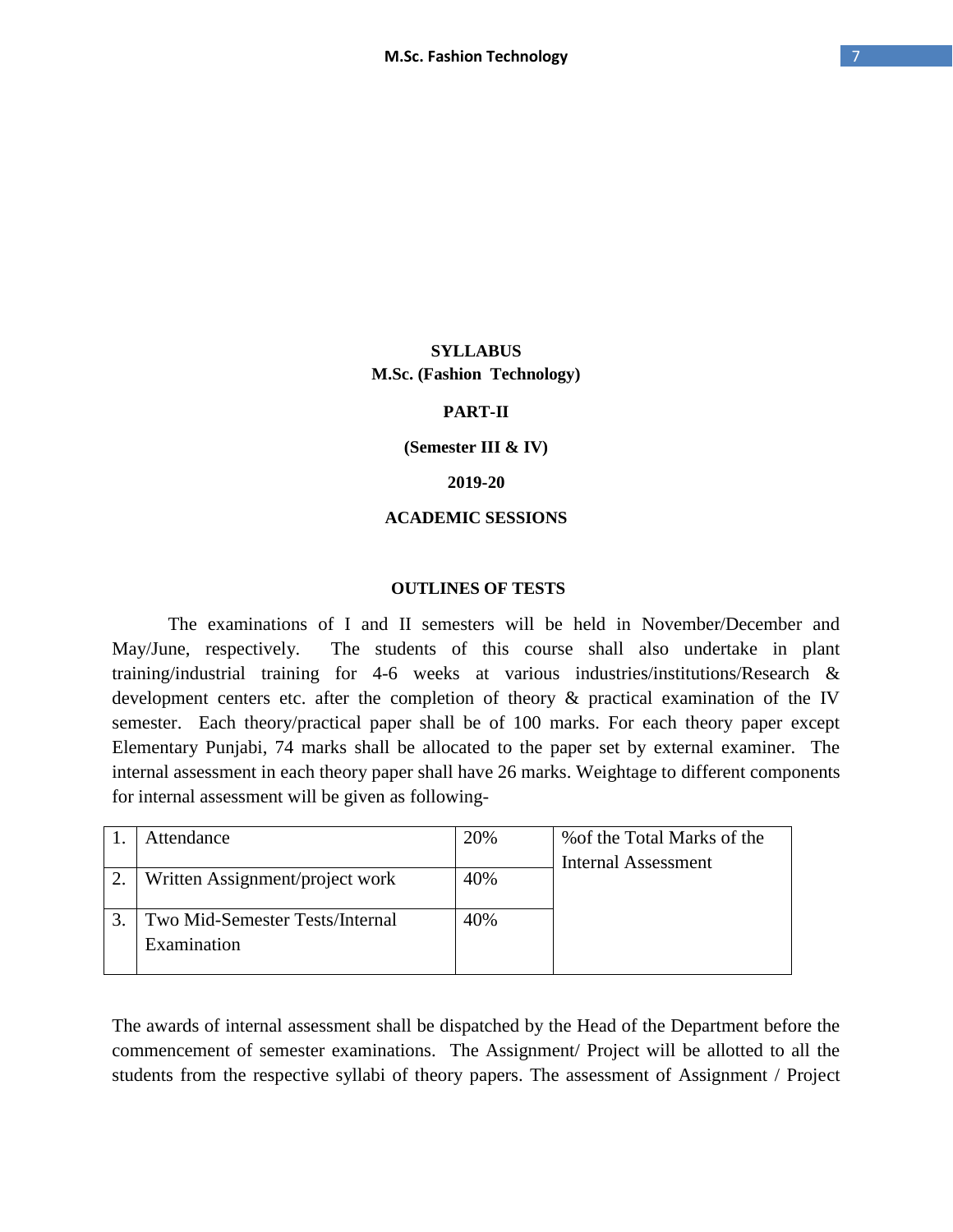will be given by the concerned teacher to the office of the Head of the department in prescribed Performa.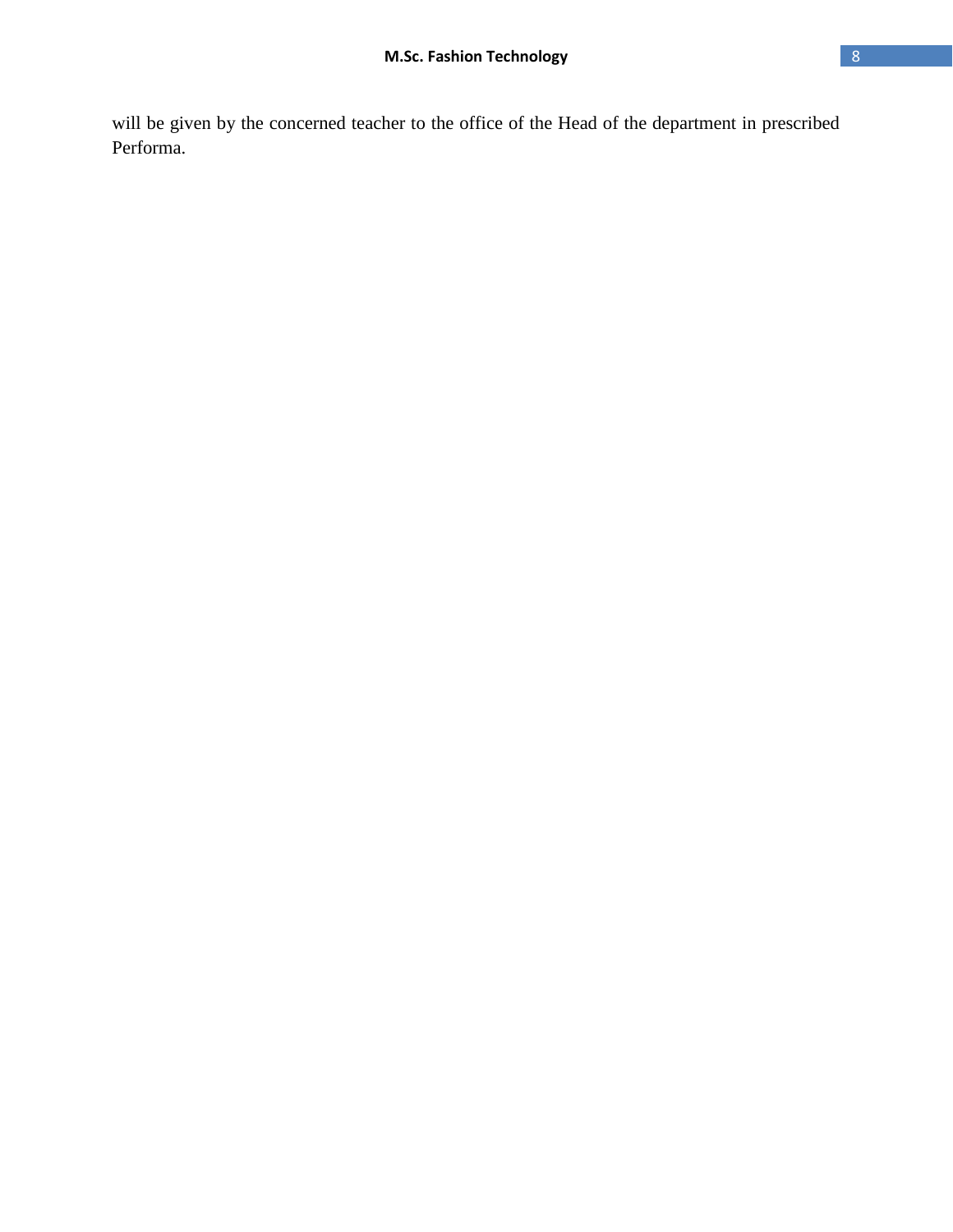#### **M.Sc. Fashion Technology Part-II Semester-III (Exam: Nov./Dec.)**

| <b>Theory Papers</b>    |                                                    |                          |                        |                       |                |  |
|-------------------------|----------------------------------------------------|--------------------------|------------------------|-----------------------|----------------|--|
| Subject Code            | <b>Subject Name</b>                                | Internal<br>Assessment   | External<br>Assessment | Total<br><b>Marks</b> | Credit<br>Hrs. |  |
| <b>MFT-3001</b>         | Retail Management & Merchandising                  | 26                       | 74                     | 100                   | 5              |  |
| <b>MFT-3002</b>         | <b>Statistics</b>                                  | 12                       | 38                     | 50                    | 3              |  |
| <b>Practical Papers</b> |                                                    |                          |                        |                       |                |  |
| Subject Code            | <b>Subject Name</b>                                | Internal<br>Assessment   | External<br>Assessment | Total<br><b>Marks</b> | Credit<br>Hrs. |  |
| MFT-3013                | <b>Fashion Illustration-II</b>                     |                          | 100                    | 100                   | 5              |  |
| <b>MFT-3014</b>         | Drafting & Garment Construction-III                | $\overline{\phantom{a}}$ | 100                    | 100                   | 5              |  |
| MFT-3015                | Accessory Designing & Surface<br>Ornamentation     |                          | 100                    | 100                   | 5              |  |
| MFT-3016                | Industrial training Report/ Craft<br>Documentation |                          | 100                    | 100                   | $\overline{2}$ |  |
|                         | <b>Total</b>                                       | 38                       | 512                    | 550                   |                |  |

#### **M.Sc. Fashion Technology Part-II Semester-IV (Exam: May/ June)**

| <b>Theory Papers</b>               |                                             |                          |                               |                              |                     |  |
|------------------------------------|---------------------------------------------|--------------------------|-------------------------------|------------------------------|---------------------|--|
| Subject Code                       | Subject Name                                | Internal<br>Assessment   | External<br>Assessment        | Total<br><b>Marks</b>        | Credit<br>Hrs.      |  |
| <b>MFT-4001</b>                    | <b>Quality Control Process</b>              | 26                       | 74                            | 100                          | 5                   |  |
| <b>MFT-4002</b>                    | Fashion Entrepreneurship                    | 26                       | 74                            | 100                          | 5                   |  |
| <b>MFT-4003</b>                    | <b>Research Methodology</b>                 | 12                       | 38                            | 50                           | 3                   |  |
| <b>Practical Papers</b>            |                                             |                          |                               |                              |                     |  |
| Subject Code                       | Subject Name<br>Fashion Collection Design & | Internal<br>Assessment   | External<br>Assessment<br>100 | Total<br><b>Marks</b><br>100 | Credit<br>Hrs.<br>5 |  |
| <b>MFT-4014</b><br><b>MFT-4015</b> | Construction<br>Portfolio                   | $\overline{\phantom{0}}$ | 100                           | 100                          | $\overline{2}$      |  |
|                                    | <b>Total</b>                                | 64                       | 386                           | 450                          |                     |  |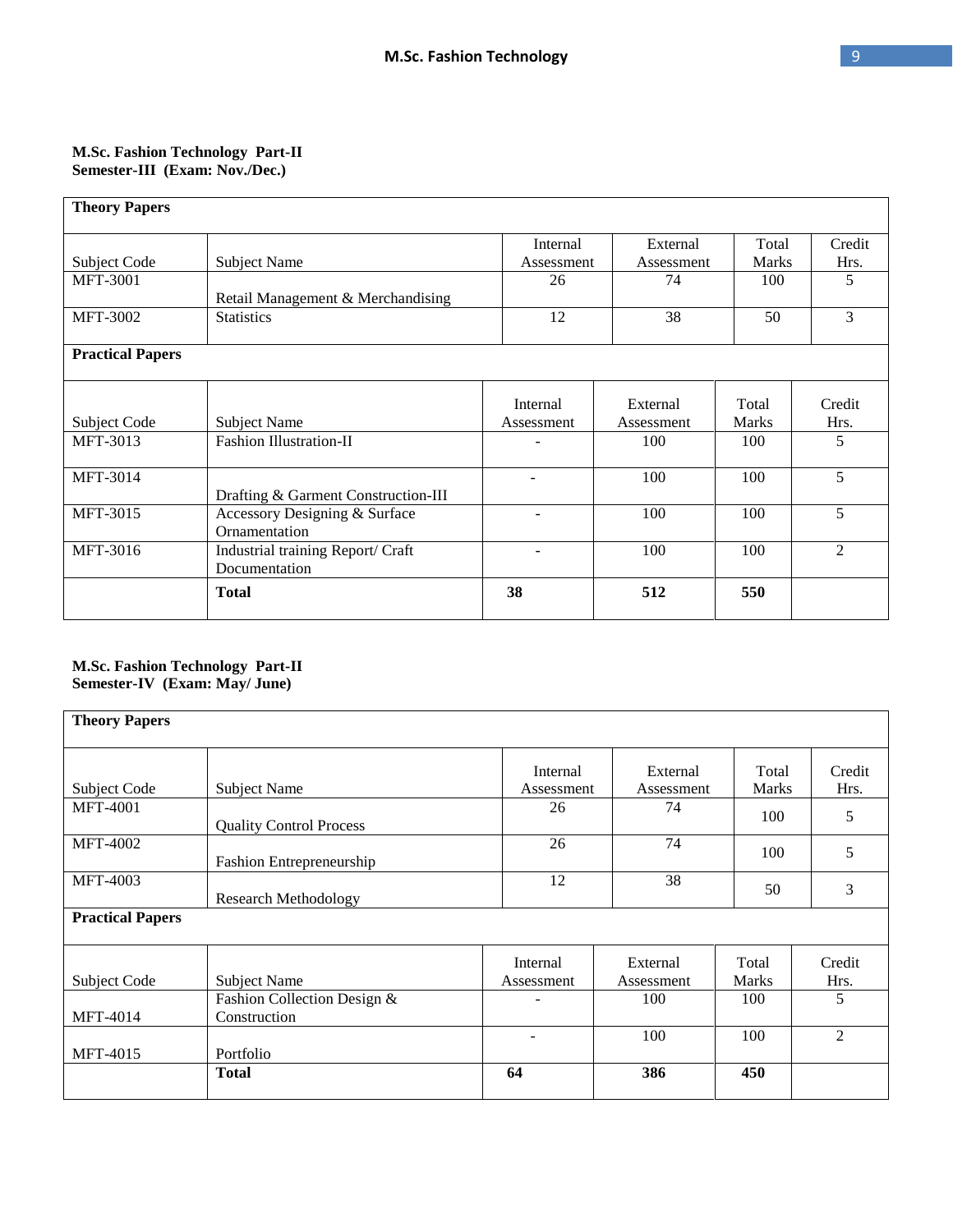# **M.Sc. Fashion Technology (Semester-III)**

# **Theory Papers**

## **Theory Paper I: Retail Management & Merchandising**

## **Time Allowed: 3 Hrs.** Max. Marks:74

**Teaching Time: 5 Lectures/week** 

## **Instructions for the paper setter**

The question paper will consist of three sections A, B & C. Section A & B will have four questions each from the respective sections of the syllabus and will carry 11 marks each. Section C will have15 short-answer type questions carrying 2 marks each covering the entire syllabus uniformly.

## **Instructions for the candidate**

Candidates are required to attempt two questions each from Sections A & B of the question paper and the entire Section C.

## **Section-A**

- Organizational structure of export house, buying house and domestic companies.
- Buyer classification.
- Retail organization structure, buying and selling, line and staff Function, Role and Responsibility of retail fashion buyer.
- Customer identification.
- Retail Fashion Promotion
	- $\triangleright$  Marketing channels
	- $\triangleright$  Planning and direction
	- $\triangleright$  Fashion advertising, classification of retail advertising: IT application for retailing.
	- $\triangleright$  Visual merchandising
	- $\triangleright$  Relationship marketing
- Fashion forecasting: trend analysis, merchandising planning
- Range development.

## **Section-B**

- Role and responsibilities of Merchandiser.
- Time Flow management: Order Execution-Sampling to packaging time management, time estimation at every stage of order execution, maintain time scheduling chart, Case study to understand time scheduling
- Vendor Management: Vendor Relations, Vendor Matrix Vendor Partnership.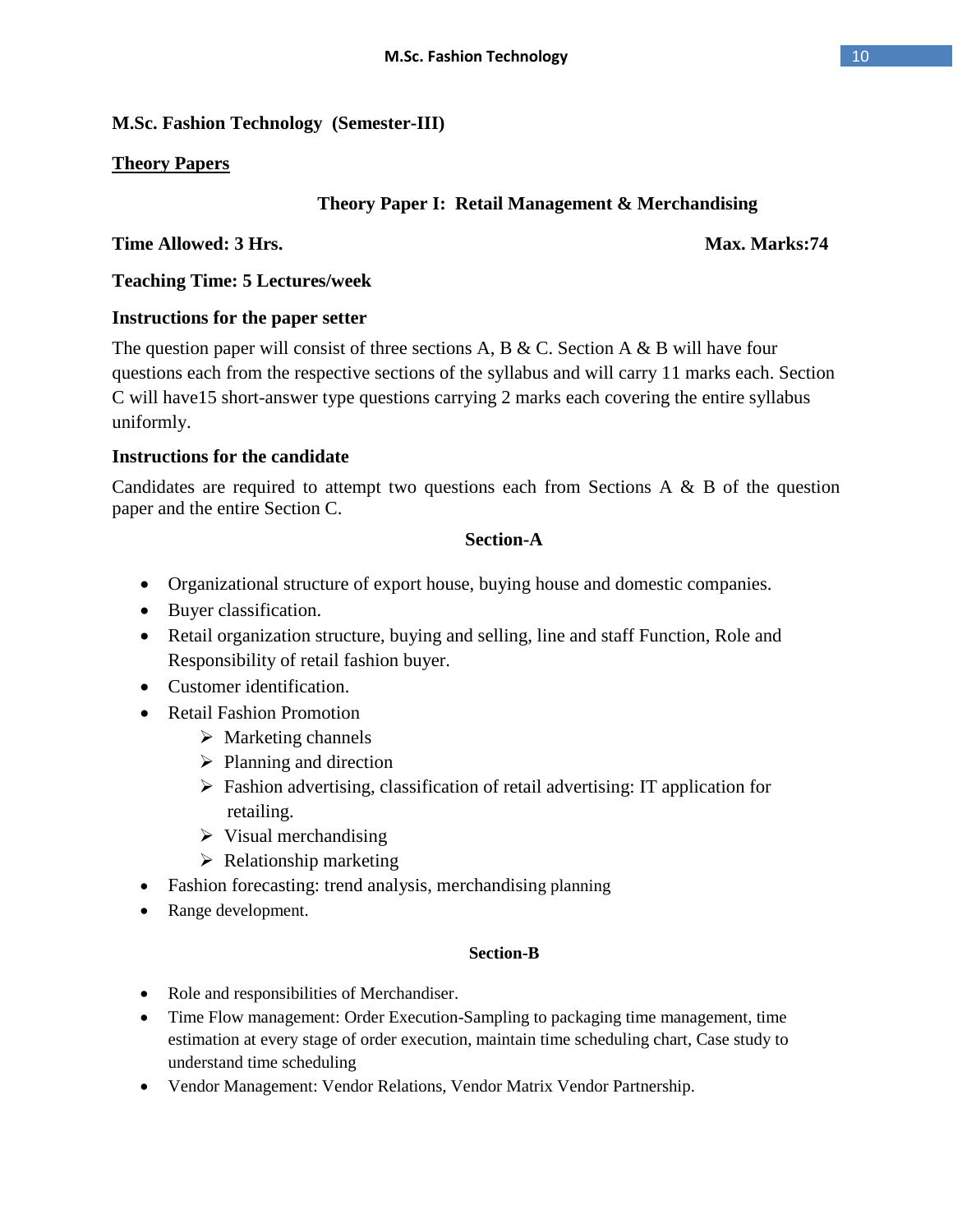- Purchase term: Discount, Purchase, Order, Payment Terms
- Sourcing and Global sourcing

#### **Suggested Readings**

- 1. "Fashion Marketing" By Essey Mike, Publisher Blackwell.
- 2. "Consumer Behavior in Fashion" By Soloman, Michale R, Publisher Pearson.
- 3. "Fashion Marketing and Merchandising" By Mary, Publisher Goodheart-Willcox
- 4. "Fashion Marketing and Merchandising" By Pooja Chatley, Publisher Kalyani Publisher

### **Theory Paper II: Statistics**

#### **Time Allowed: 3 Hrs** Maximum Marks: 38

### **Teaching Time: 3 Lectures/week**

#### **Instructions for the paper setter**

The question paper will consist of three sections A, B & C. Section A & B will have four questions each from the respective sections of the syllabus and will carry 6 marks each. Section C will have 7 short-answer type questions carrying 2 marks each covering the entire syllabus uniformly.

#### **Instructions for the candidate**

Candidates are required to attempt two questions each from Sections A & B of the question paper and the entire Section C.

#### **Section-A**

- Meaning and scope of statistics.
- Classification and tabulation of data, frequency distribution, categorization of data, coding, tabulation.
- Measures of central tendency: Mean, Medium, Mode.
- Measures of dispersion: range, mean deviation, standard deviation, root mean square deviation, variance moments about origin and moments about mean, Binomial and Normal distribution, Skewness and Kurtosis.

#### **Section-B**

- Analyses Variance: One-way & Two-way. Correlation- Pearson's correlation, scatter diagram, Spearman's correlation. Significance of difference between correlations.
- Tests of significance: Null hypothesis, Alternative hypothesis, levels of significance- Type I and Type II errors, chi-square, goodness of fit.
- Parameter & Statistics, sampling distribution and sampling error, standard error.
- T-test: single mean, independent mean, paired mean.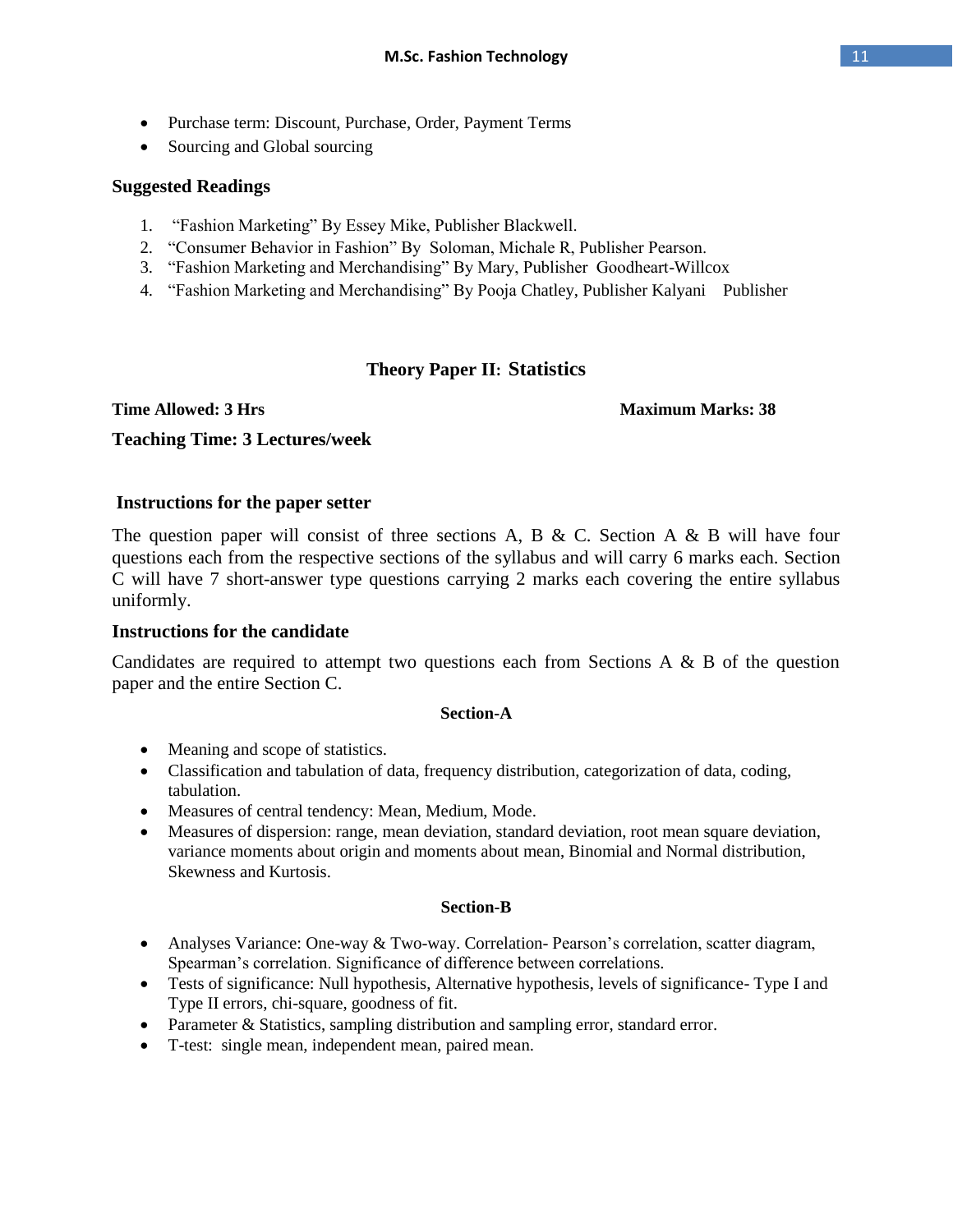### **Suggested Readings**

- 1. G.W. Snedecor, Statistical Methods
- 2. A.K.P.C. Swan, Business Research Methods and Statistics
- 3. S.C Gupta, Fundamentals of statistics
- 4. Kerlinge, Foundations of Behavioral Research

#### **Practical Papers**

### **Practical Paper I: Fashion illustration-II**

#### **Time Allowed: 3 Hrs** Maximum Marks: 100

- Illustrate different type of necklines, sleeves, trousers, skirts, waistlines
- Detailing of hemlines, edgings, pockets, fastenings, trimmings & accessories
- Periodic fashion illustration:
	- 1. Ancient Indian costume
	- 2. Modern Indian costumes
	- 3. Victorian period
	- 4. Modern Fashion.

#### **Suggested Readings:**

- 1. "Big Book of Fashion Illustration" By Martin Dawber, Publisher Batsford.
- 2. "A Hand Book of Costume Drawing"By Georgia O'Daniel, Publisher Focal Press.
- 3. "Fashion Source Book" By Kathryn, Publisher Blackwell.
- 4. "Encyclopedia of Fashion Details" By Patric John.

### **Practical Paper II: Drafting & Garment Construction-III**

#### **Time Allowed: 4 Hrs** Maximum Marks: 100

#### Draping:

- Equipment needed
- Grain
- Seam allowances/ease
- Dress form
- Preparation of fabric

Preparation of basic patterns for:

- Draping Basic Bodice Block- Front and back
- Draping Basic Skirt- Front and back
- Bodice variations- Princess line, Yokes with gathers, Pleats and cowl.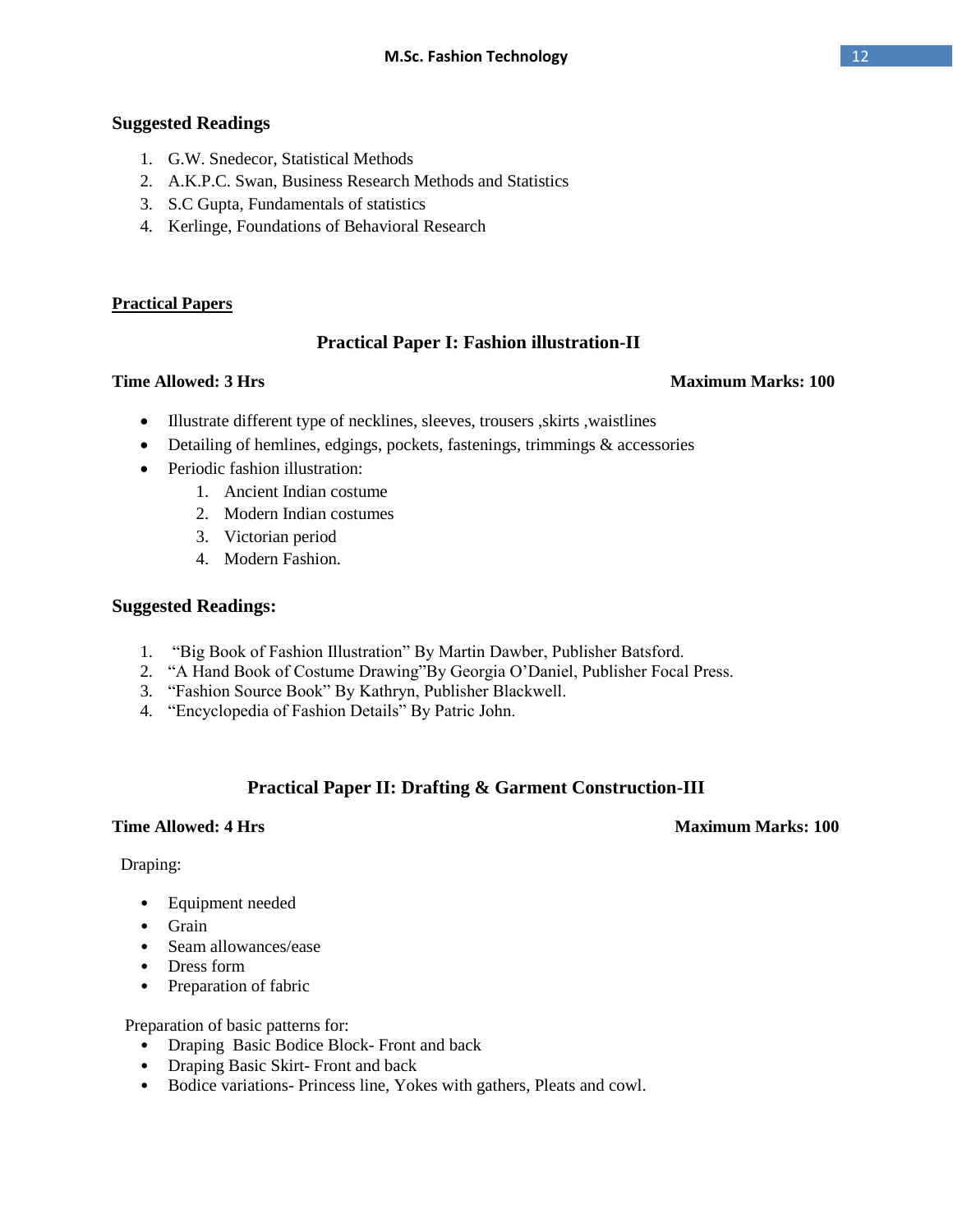Drafting and Construction:

- Gown
- Trouser male/female
- Shirt male/female
- Importance of drafting and lay-out and their scope.
- Layout of pattern on different fabric widths.

## **Suggested Readings**

- 1. "Dress Design: Draping and Flat Pattern Making", M.S. Hillhouse, E.A. Manfield, Publisher Houghton Miffin College Division.
- 2. "Professional Patterns Grading For Men's, Women's and Children" By Jack Handford, Publisher Fairchild Books and Visual.
- 3. "Draping for Fashion Design" By Jaffe Hilde and Relis Nuire.
- 4. "Pattern Making for Fashion Design" By Helen Joseph Armstrong.
- 5. "Basic Pattern Skills for Fashion Design" By Bernard, Publisher Jeanne.

## **Practical Paper III: Accessory Designing and Surface ornamentation**

#### **Time Allowed: 3 Hrs** Maximum Marks: 100

- Fashion accessories- its types [bags, hats/ millinery, gloves, shoes, belts, neckties, scarves, jewelry.
- Design and construct a hand bag by using any Indian traditional embroidery.
- Design and construct a scarf with block printing.
- Design and renovate a footwear/belt with stencil printing
- Design and construct a head gear by using any method of surface ornamentation.

### **Suggested Readings:**

- 1. Fashion Accessories, john Peacock
- 2. Hats Status styles and Glamour, Colin Mc Dowell
- 3. Fashion source Technical Design, Progeone
- 4. Moda Fashion, Gri Baudo
- 5. Shoes Fashion and Fantasy, Colin Mc Dowell
- 6. Encyclopedia of fashion accessories, Phyllis Torbora

## **Practical Paper IV: Industrial Training Report/ Craft Documentation**

### **Time Allowed: 3 Hrs** Maximum Marks: 100

- A visit to any garment /textile industry/ export or import house / craft cluster.
- Duration 4-6 weeks.
- Submission of the industrial training report/ document, oral presentation and display.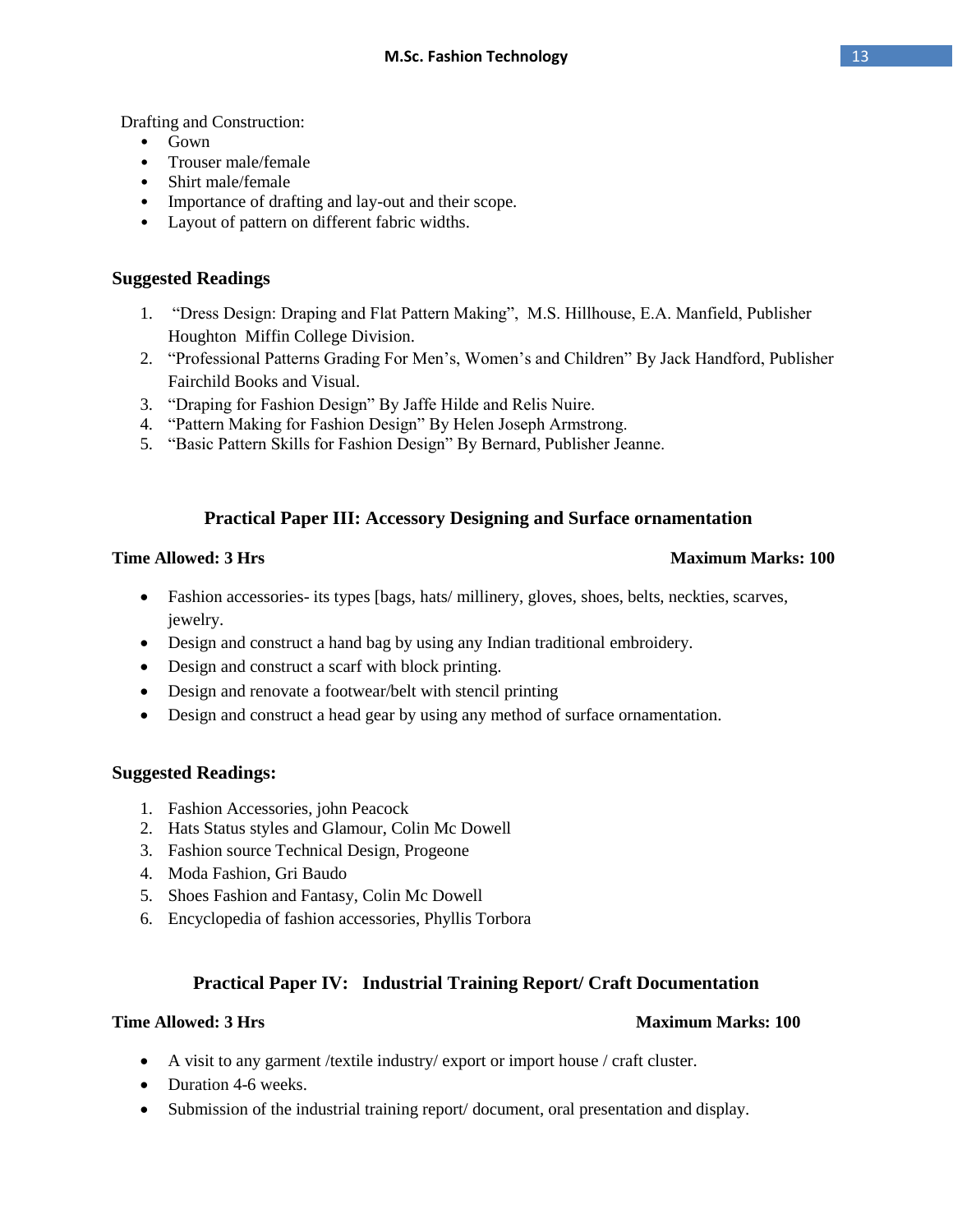## **M.Sc. Fashion Technology (Semester-IV)**

## **Theory Papers**

## **Theory Paper I: Quality Control Process**

## **Time Allowed: 3 Hrs.** Max. Marks:74

**Teaching Time: 5 Lectures/week** 

## **Instructions for the paper setter**

The question paper will consist of three sections A, B & C. Section A & B will have four questions each from the respective sections of the syllabus and will carry 11 marks each. Section C will have15 short-answer type questions carrying 2 marks each covering the entire syllabus uniformly.

### **Instructions for the candidate**

Candidates are required to attempt two questions each from Sections A & B of the question paper and the entire Section C.

#### **Section-A**

- Quality- Definition, essential, characteristics.
- Fabric and garment defects.
- Testing of garment.
- Tools of quality- Causes and effects of fishbone diagram, checklist, flow chart, control chart, histogram, scatter diagram, pretogram.

### **Section-B**

- Techniques of quality control- Kaizon, 5S, TPM (total production maintenance), TQM (total quality management), Lean manufacturing, Toyota production system, 6 sigma tool for quality control, Fabric inspection system & limitation, Inspection planning, Dallas system, Inline inspection.
- Define standards of quality.
- Operation department- pre production planning, raw material, control procedures.
- Quality department-quality from design to dispatch and inspection system.

### **Suggested Readings**

- 1. "Quality Control In Apparel Industry" By P.V. Mehta, Publisher New Age.
- 2. "Quality Assurance for Textile and Apparel" By Sara J Kadolph, Publisher Fairchild.
- 3. "Fashion Concept to Consumer" By Dickerson, Publisher Pearson.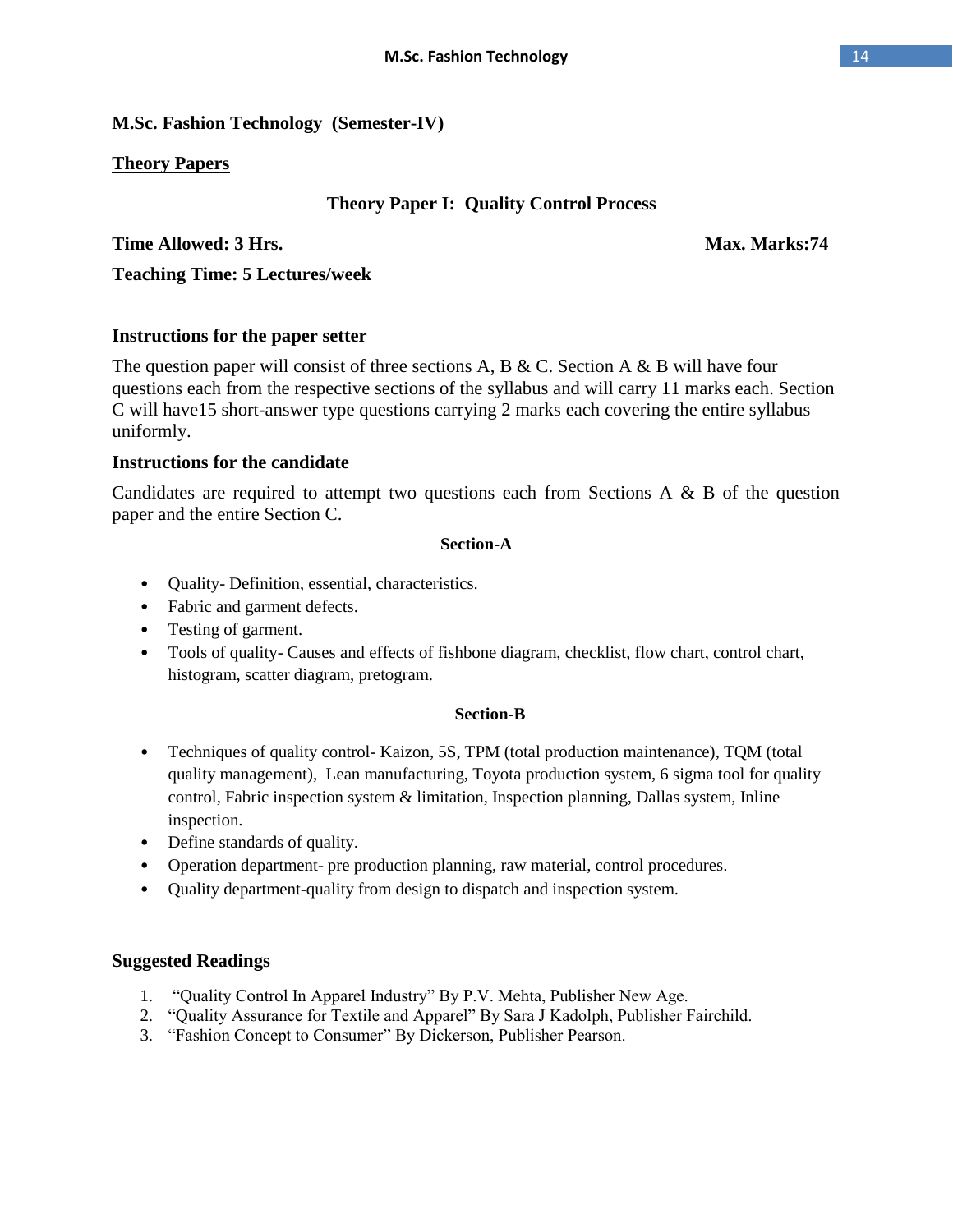## **Theory Paper II: Fashion Entrepreneurship**

#### **Time Allowed: 3 Hrs** Maximum Marks: 74

## **Teaching Time: 5 Lectures/week**

## **Instructions for the paper setter**

The question paper will consist of three sections A, B & C. Section A & B will have four questions each from the respective sections of the syllabus and will carry 11 marks each. Section C will have15 short-answer type questions carrying 2 marks each covering the entire syllabus uniformly.

### **Instructions for the candidate**

Candidates are required to attempt two questions each from Sections A & B of the question paper and the entire Section C.

#### **Section-A**

- Introduction to Entrepreneurship.
- Study of various essential aspects of entrepreneurship.
- Identification and development of essential entrepreneurial skills.
- Role of entrepreneurship skills in fashion and garment industry
- Sources of funds for fashion industry.
- Role of industrial tie-ups in fashion industry.
- Models for decision making.
- SWOT Analysis.

#### **Section-B**

- Supply chain management in garment and fashion industry.
- Entrepreneurship development.
- 1 month entrepreneurship in the garment industry.
- Working on designing and finally forming a survey report on the industry, its type, its working, its departments and personnel, jobs undertaken, references, observations, precautions, etc.
- The report should have a detailed information about the industry the student joined for entrepreneurship-the type of industry (public/private/partnership), the names of directors, the departments of the industry, its personnel, their working, the jobs undertaken at the industry, the products being manufactured, the marketing of the products, the raw material being used, the clients, their inventory control system, photographs, samples, diagrams etc.
- The report should also include the work done by the student during his/her training, specifying what all new was learned during this period.
- The report should be accompanied by the training certificate from the industry.
- It should be signed by the student.

### **Suggested Readings**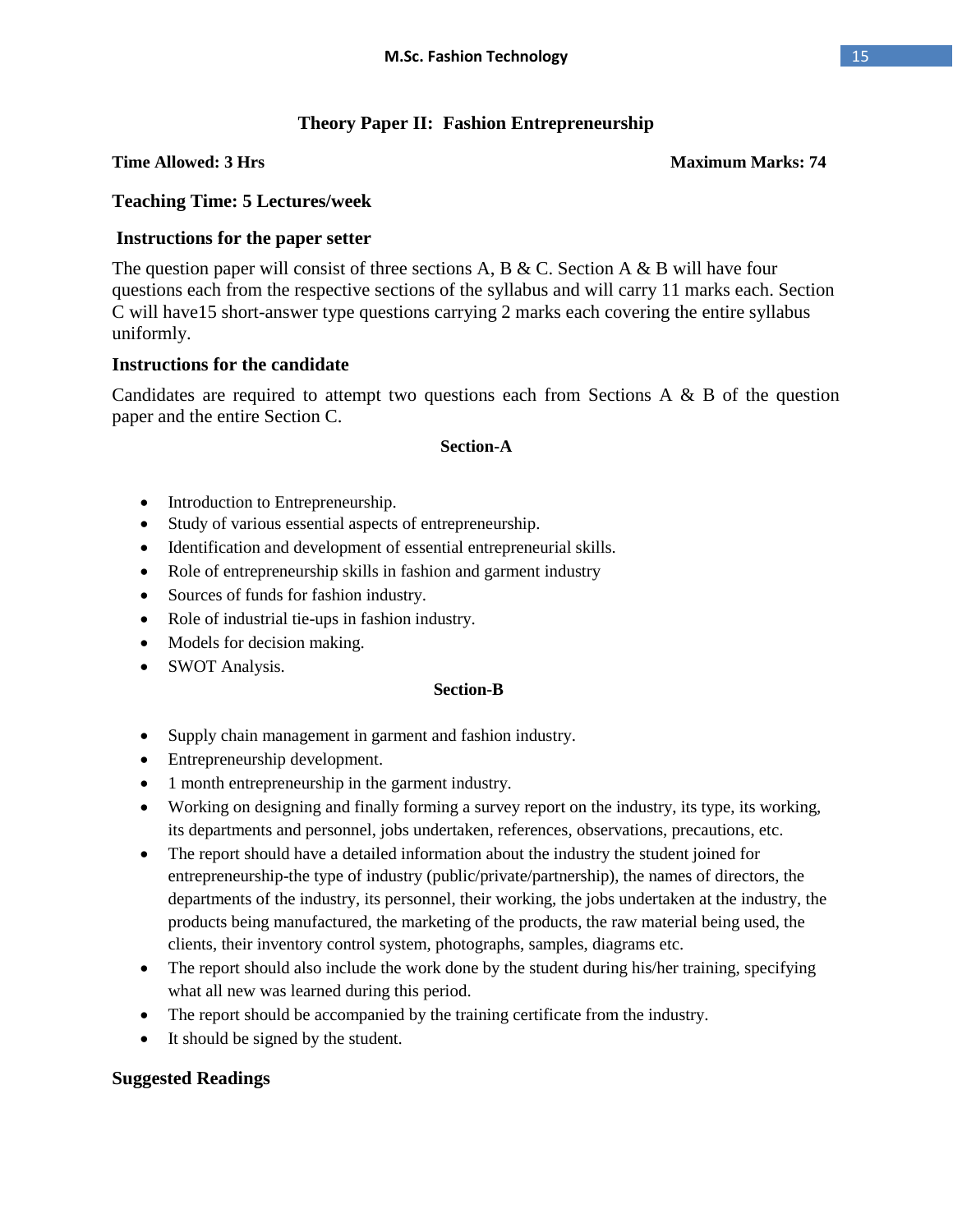- 1. "Fashion Entrepreneur (Fashion Design Series)" By Sandra Burke, Publisher Burke.
- 2. "Fashion Buying" By Helen Goworek, Publisher Blackwell.
- 3. "Inside the Fashion Business" By Dickerson, Publisher Pearson.

# **Theory Paper III: Research Methodology**

## **Time Allowed: 3 Hrs** Maximum Marks: 38 **Teaching Time: 3 Lectures/week**

## **Instructions for the paper setter**

The question paper will consist of three sections A, B & C. Section A & B will have four questions each from the respective sections of the syllabus and will carry 6 marks each. Section C will have 7 short-answer type questions carrying 2 marks each covering the entire syllabus uniformly.

## **Instructions for the candidate**

Candidates are required to attempt two questions each from Sections A & B of the question paper and the entire Section C.

#### **Section A**

- Introduction, significance and objectives of Research.
- Types of Research: Experimental, Field studies, Case study and Survey research.
- Designing Research: Problem, hypothesis, concept and types of variables (dependent, independent, random, discrete, continuous, qualitative and quantitative)

### **Section B**

- Methods of data collection: Interview, observation, questionnaire, rating scales.
- Sampling: Meaning, importance and types, random (simple, stratified, cluster), Non random (incidental, purposive, quota)
- Report Writing-Significance, Different steps in report writing,
	- Layout of report.
	- Mechanics of writing a research reports.
	- Precautions of writing research report.

# **Suggested Readings:**

- 1. R.P.A Devadas, Handbook on methodology of Research
- 2. A.K.P.C. Swan, Business Research Methods and Statistics
- 3. S.C Gupta, Fundamentals of statistics
- 4. Kerlinge, Foundations of Behavioral Research